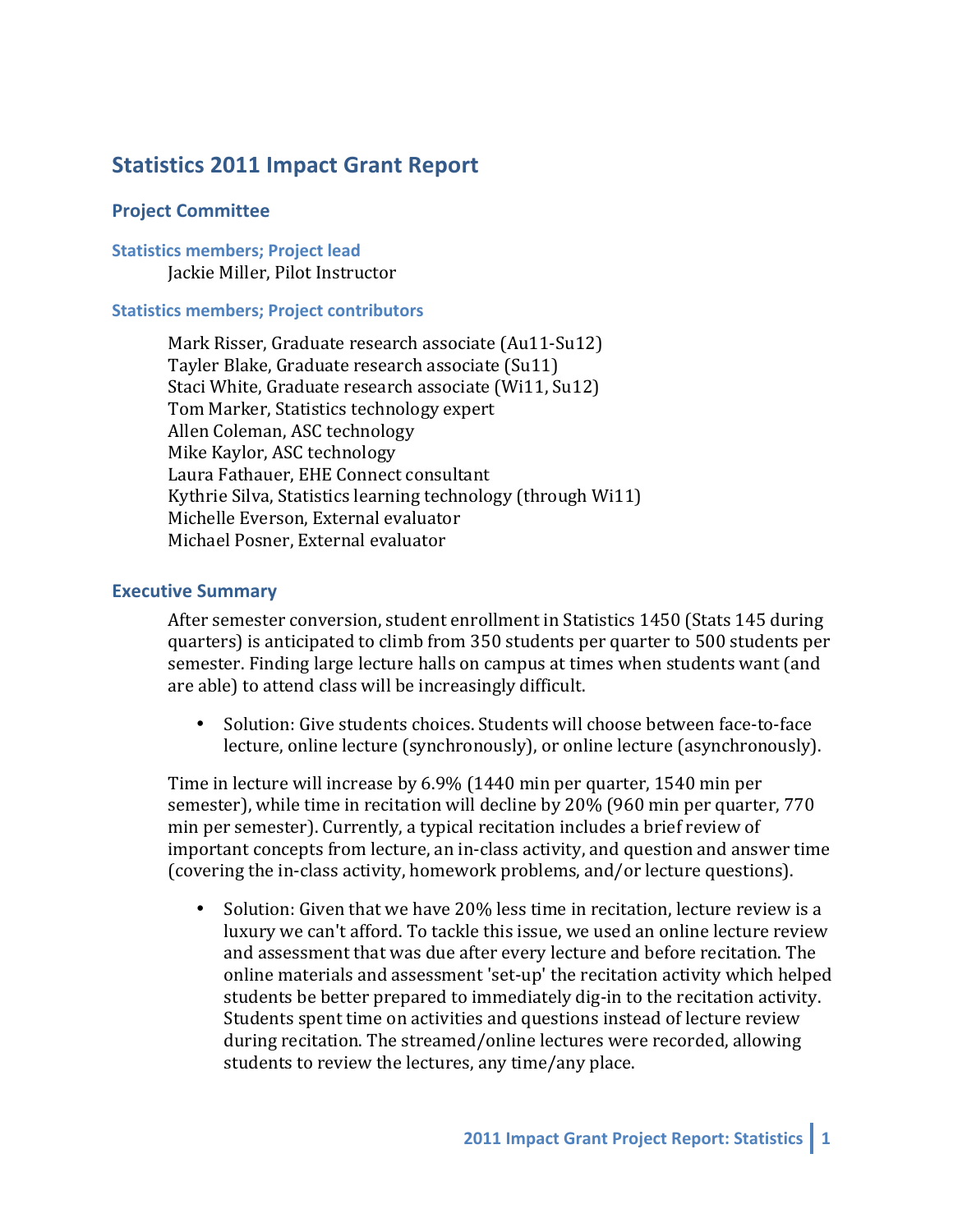## **Problem / Opportunity**

Semester conversion will necessitate increased enrollment in courses across the university. GEC courses (like Statistics 145) could see enrollment per term increase by 50%, ignoring any increase that comes from the current growth of the course. Larger classes will be competing for the few large lecture halls on campus (currently only five lecture halls on main campus can seat 250+ students). Many courses taught with the lecture/recitation format will have time issues similar to Statistics 145, including several in our department  $(e.g., Stat 133 and Stat 135)$ .

Statistics 145 can provides a model for our department and the university by leveraging technology to solve space constraints, while also providing rich and flexible learning opportunities for students.

## **Project Goal(s)**

The main goal of this project was to determine processes for managing a course concurrently delivering online and face-to-face content. Other goals included:

- Increasing student participation and engagement through a process that is scalable to larger lecture size and more students per lecture.
- Increasing concept understanding and course satisfaction.
- Incorporating a solution to allow students to attend face-to-face or online.
- Providing opportunities for students to ask questions to the TA or instructor.
- Determining a process for meeting core requirements for facilitating similar courses in the future.

## **Success Criteria**

Our definition of success included:

- Stable or increased student grades.
	- o Success
- No increase in course drop rate.
	- o Success
- Increase interest and enrollment in the course.
	- o Success
- Positive student views toward the course.
	- o Success
- Students complete the lecture review activities on time.
	- o Success
- Students perceive they have a choice in how to access lecture material.
	- o Success
- Student improvement from pre-test to post-test (START test) is statistically significant.
	- $\circ$  Success; 8% increase
- Student attitude toward the course is high.
	- o Success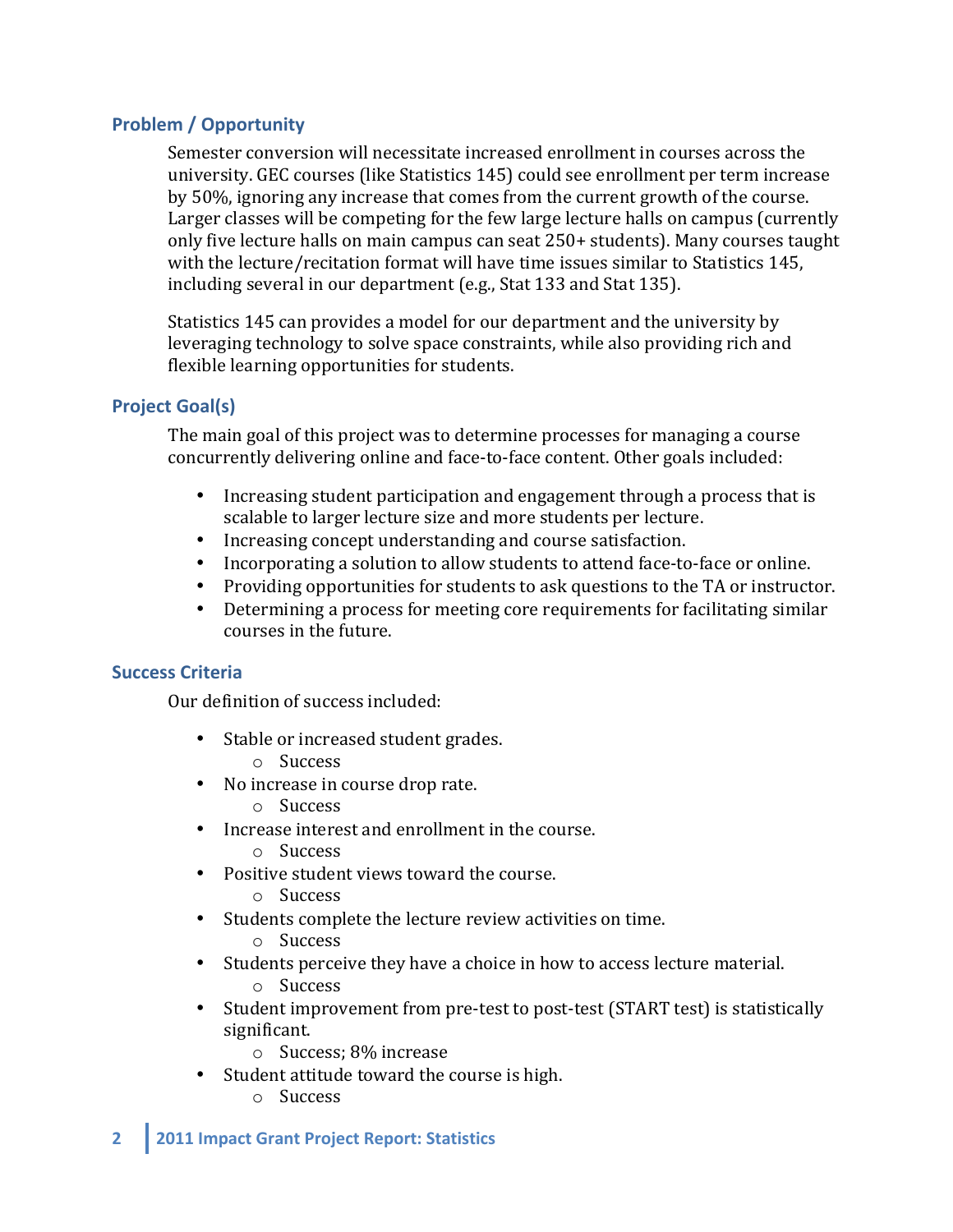### **2011 Impact Grant Pilot Experience**

### **Students affected by pilot:**

During Autumn quarter 2011, 163 students completed the pilot section of Statistics 145 (Introduction to the Practice of Statistics).

### Anticipated number of students affected by Hyflex course design in 2012-2013:

| Students enrolled in HyFlex section of Stats 145 during Winter 2012   | 174     |
|-----------------------------------------------------------------------|---------|
| Expected enrollment for Statistics 145 in Spring 2012                 | 174     |
| Expected enrollment for Statistics 1450 in Summer 2012                | 100     |
| Expected enrollment for Statistics 1450 in Autumn 2012                | 500-600 |
| Expected enrollment for Statistics 2450 in Autumn 2012                | 150     |
| Students currently enrolled in Dr. Miller's section of Statistics 427 |         |
| (Introduction to Probability and Statistics I) for Spring 2012        |         |

Other courses are expected to make use of the HyFlex model after 2012, including Statistics 1350 (Elementary Statistics), which has more than 2,000 students annually. 

## Approximate time spent by Mathematics faculty and staff on the revision project:

| <b>Team Member</b> | <b>Approximate Hours</b> |
|--------------------|--------------------------|
| Jackie Miller      | 300                      |
| Mark Risser        | 150                      |
| Tayler Blake       | 30                       |
| Staci White        | 50                       |
| <b>Tom Marker</b>  | 60                       |
| Allen Coleman      | 45                       |
| Mike Kaylor        | 15                       |
| Laura Fathauer     | 5                        |
| Kythrie Silva      | 20                       |
| Michelle Everson   | 10                       |
| Michael Posner     | 4                        |
| <b>TOTAL</b>       | 689                      |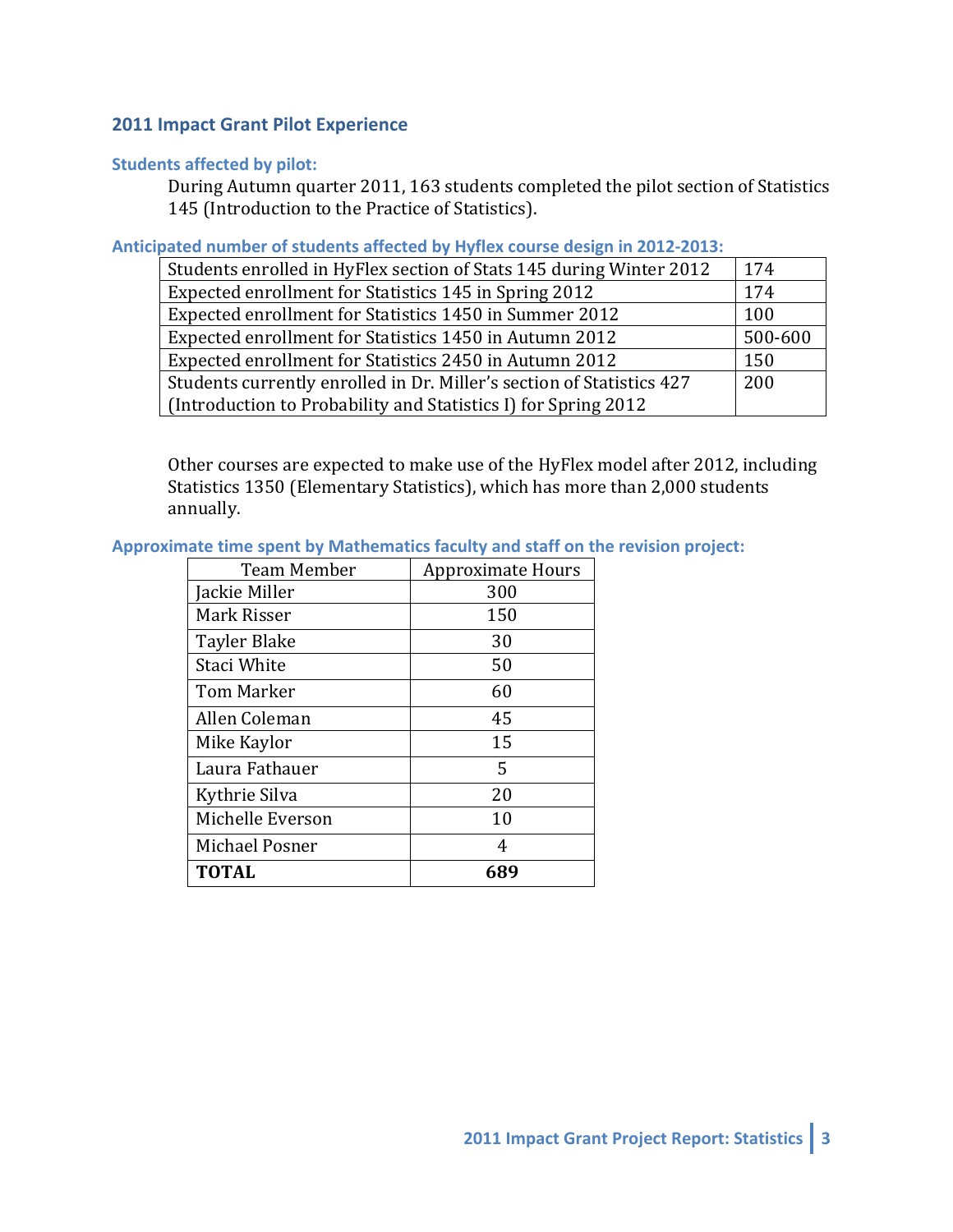## Approximate total cost (not including LT staff time):

| Resource                                 | Cost       |
|------------------------------------------|------------|
| Poll Everywhere License                  | \$699      |
| External evaluator stipend(s)            | \$500      |
| External evaluator travel                | \$933.49   |
| Sloan-C Symposium                        | \$2184.48  |
| eMerge Conference                        | \$550      |
| Table PCs (2)                            | \$2,768.96 |
| Audio equipment for tablet PCs           | \$194.94   |
| Wireless microphone and receiver         | \$869.06   |
| Additional wireless microphones          | \$190      |
| Gift cards for incentives                | \$185      |
| Computer bag for tablet PC               | \$73       |
| <b>GRA</b> support                       | \$20,000   |
| Tom Marker release                       | \$2,000    |
| Kythrie Silva release                    | \$750      |
| Distance Education Certification Program | \$2,800    |
| <b>TOTAL</b>                             | \$34,700   |

Additionally, after the pilot, the team used some additional funds to enhance the *HyFlex model:* 

| Resource                                | Cost    |
|-----------------------------------------|---------|
| Poll Everywhere License (2012-13)       | \$699   |
| Jackie Miller 2012 travel               | \$800   |
| Lilly Conference 2012                   | \$1,250 |
| iPad2 with cover, dock, VGA cable       | \$527   |
| Microphone                              | \$190   |
| Other technology to be determined       | \$707   |
| Jackie Miller supplemental compensation | \$2,500 |
| <b>TOTAL</b>                            | \$6,700 |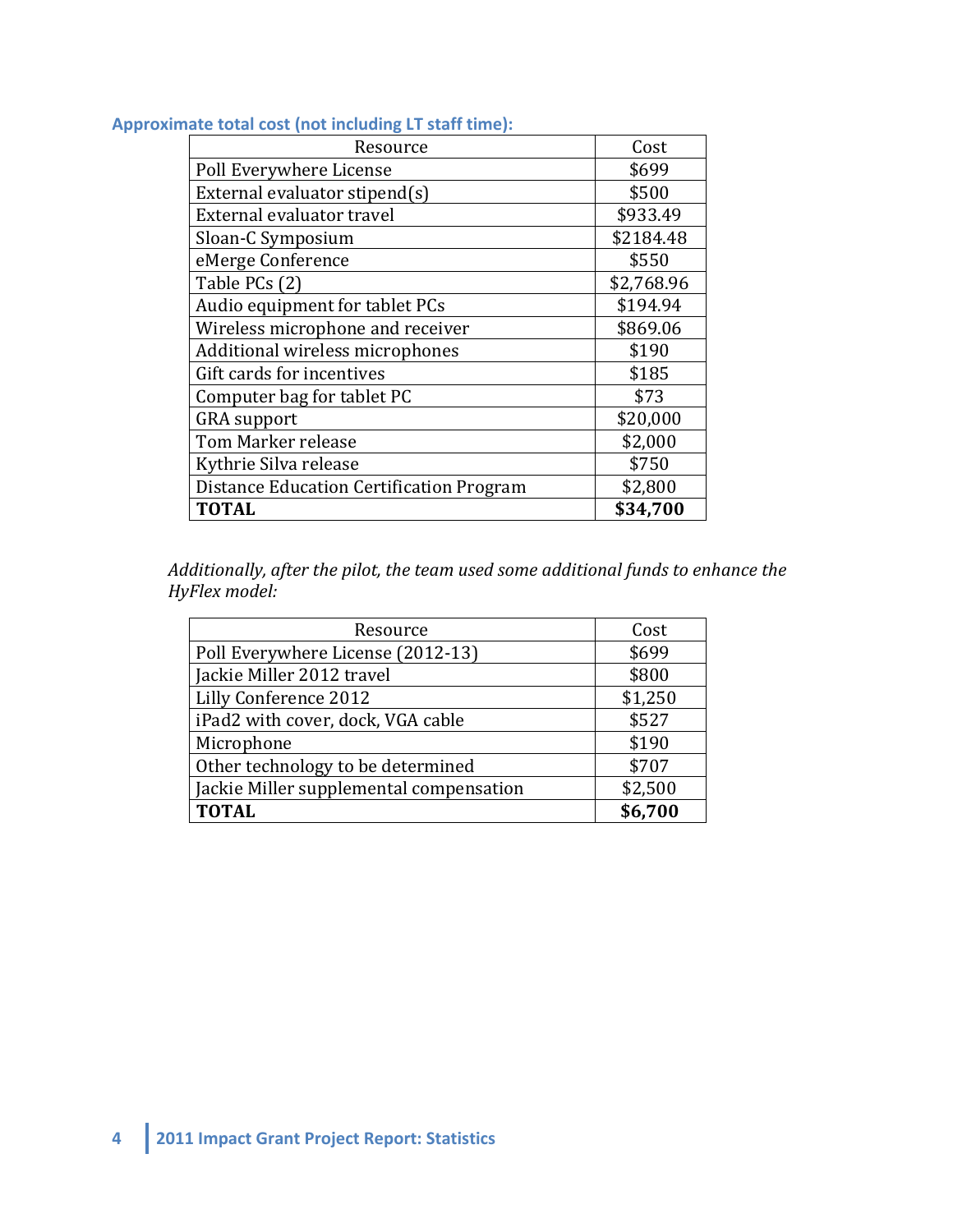#### **Overview of Project Implementation**

This project set out to develop a new curriculum model to both accommodate the increased enrollment and improve the quality of Statistics 145. Specifically, a HyFlex (hybrid-flexible) model was chosen, in which students have a choice about how to attend lecture: either face-to-face (as usual) or synchronously online. To counteract the loss of time in recitation, lecture review was to be removed from recitation and reformatted into an online assessment assigned after every lecture and due before the next recitation meeting. Technology would be further leveraged through online polling and a backchannel to facilitate student participation for both face-to-face and online attendees. While the progress made through this pilot was to be immediately beneficial within Statistics 145, the project also sought to find a design applicable for expansion into other similar courses across the university and within the Department of Statistics.

The new and improved Statistics 145 was unveiled in late September 2011 at the start of fall quarter. Despite a clear and organized plan, the project proved to be a work in progress over its ten-week pilot, but the general format of the lecture period remained consistent. During each lecture, both Dr. Jackie Miller (department lead and course coordinator) and research assistant Mark Risser were present, with Miller at the front of the classroom, lecturing, and Risser situated with a laptop among the students, monitoring the backchannel. To accommodate the online viewership, a good deal of technical setup was required: Miller wore a wireless lapel microphone to provide an audio feed, and the lecture slides were projected in class via tablet PC. Both audio and lecture slides were streamed live through Adobe Connect (Figure B.1), a webinar tool, for students to view. A wired network connection and audio were used to avoid potential difficulties with wireless alternatives. As well as being streamed live, Miller's lectures were recorded to enable future viewing and reviewing for the students in the class; recorded lectures were posted on Carmen for students in the pilot section.

Students who chose to attend class synchronously were still able to interact with Miller, Risser, and the other face-to-face attendees through the aforementioned polling and backchannel. It should be noted that the development of this component was, in many ways, the most important part of the entire project: this model would be nearly indistinguishable from a traditional online course without a way for synchronous viewers to interact with the class. Poll Everywhere, a web-based polling site, was chosen for use as a result of compatible cost and accessibility (although other options were, and continue to be, under consideration). The backchannel was built upon a free-response Poll Everywhere webpage such that students viewing online could submit a question at any time during lecture. The submissions would then scroll down the public backchannel site (Figure B.2), visible to other students attending synchronously. As backchannel moderator, Risser would then either respond to the question directly (also through the backchannel) or repeat the question orally in class for Miller to provide a more thorough response. (Risser was equipped with a lapel microphone so any comments shared were captured on the recording.) Additionally, Poll Everywhere was used to incorporate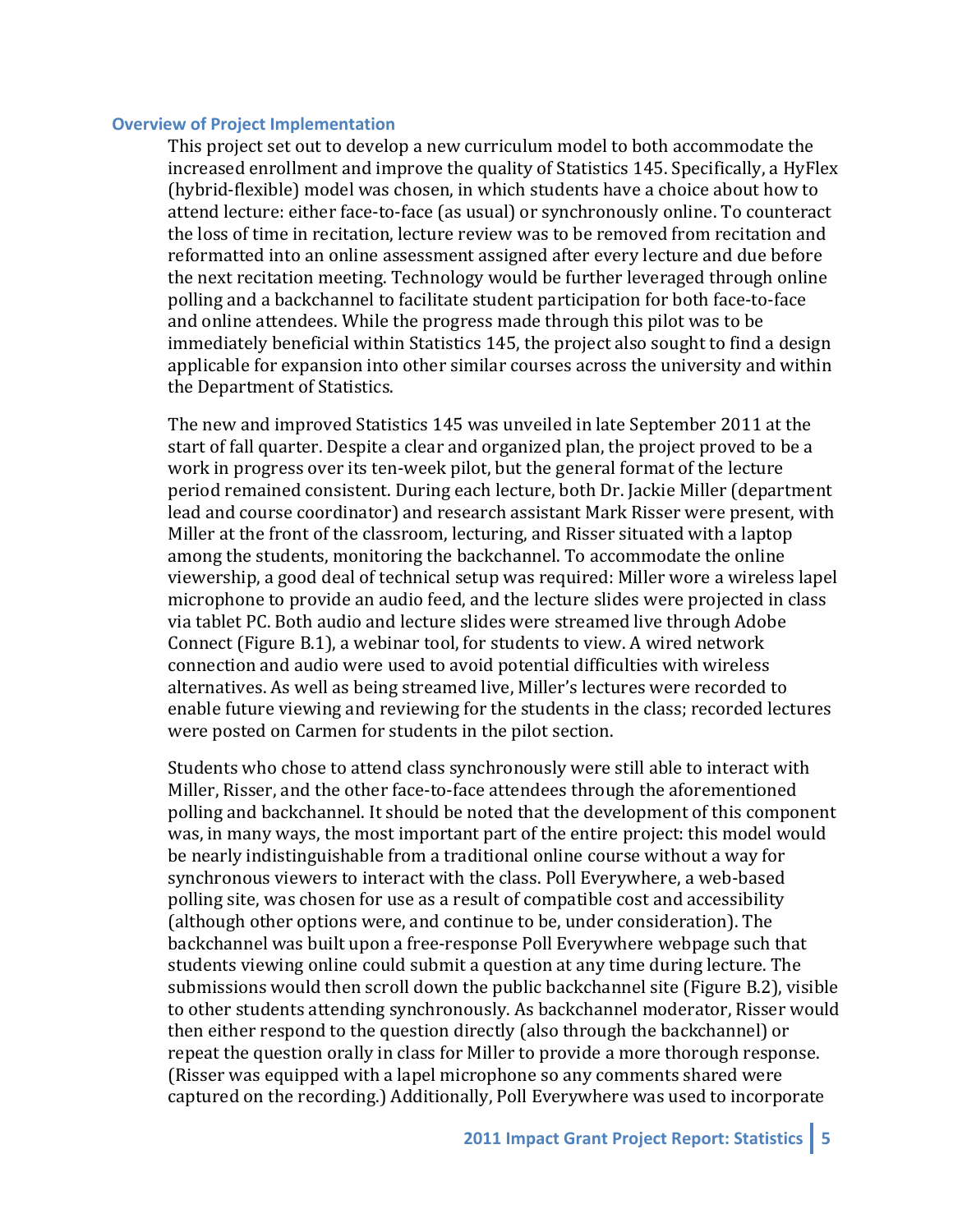online polling during lecture (Figure B.3), periodically providing a short answer or multiple-choice question for the students to respond to online.

These technological innovations also benefitted the students who chose to attend face-to-face. Both the backchannel and the online polls were set up such that students could submit either a question about lecture content (to the backchannel) or a response to the collective poll question via a text message from their mobile device. Of course, with wireless Internet access in the lecture hall, some face-to-face attendees brought laptops to class and interacted with the polls and backchannel through a web browser (much like the synchronous viewers). Otherwise, the students present in the classroom received a lecture experience much like a traditional course.

Finally, students were assigned to complete a lecture review quiz (LRQ) after the lecture period but before recitation. Each LRQ was designed to reiterate important concepts from Miller's lecture as well as hold students accountable for experiencing the lecture content (through either face-to-face attendance, synchronous attendance, or by watching the lecture recordings at another time). Risser created the quizzes, each featuring two-to-five multiple-choice questions, which were then administered through Carmen. Feedback was given through Carmen via a worked solution to the problem with the correct answer. One of the questions always asked students to report their method of attendance for the day's lecture and, in total, LRQ completion accounted for 3% of the students' final grade.

#### **Impact Grant outcome summary:**

Much data was collected over the course of the pilot study, including attendance information (albeit mostly self-reported), grades, an end-of-term survey, and several focus groups run by the University Center for the Advancement of Teaching (UCAT). The quantitative information gleaned from attendance and grade information has been important in assessing the effectiveness of the HyFlex model; the qualitative information gained from the survey and focus groups has provided a fairly clear sense of what students did and did not like about the new curriculum. Both sources of information will be heavily influential as this classroom model is developed and adapted for future terms.

In the end-of-term survey, students were asked 30 questions about the class, with responses solicited on a Likert scale (strongly agree, agree, disagree, strongly disagree). Most of the questions revolved around the technology used in the course, including both the technologies used previously, such as Carmen and MyStatLab (the publisher-created software used for online homework), and the new "instructional technologies" implemented throughout the term (instructional technology was defined to be any combination of tablet-based slides in PowerPoint, statistical applets, Poll Everywhere, and Adobe Connect).

A total of 77 students (about 50% of the class) responded to the survey, with the high response rate assisted by incentives (a completed survey qualified the student for a gift card drawing). The feedback was encouraging: in general, students found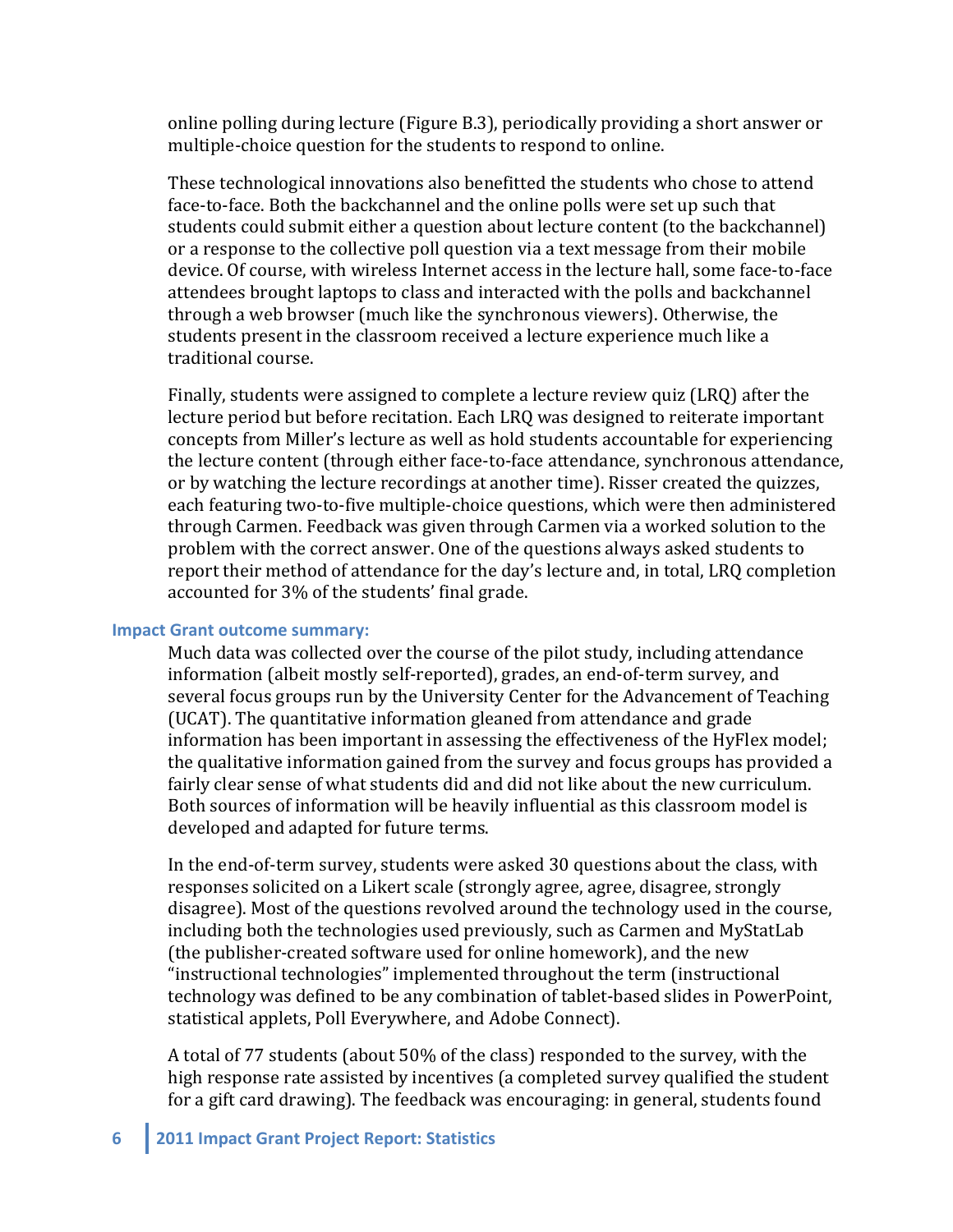the instructional technologies easy to use and helpful to their learning. For example, 80% of students either "agreed" or "strongly agreed" that it was easy to access the online lectures through Adobe Connect (another 12% marked "not applicable") and approximately 95% "agreed" or "strongly agreed" that instructional technology made the course materials more interesting and increased understanding of the course concepts. Complete results are available in Appendix C (Figures C.1, C.2, C.3).

The feedback from the focus groups proved to contain much overlap with the comments shared in the end-of-term survey, although the presence of a UCAT moderator allowed for more in-depth discussion of students' comments and concerns. Three separate focus groups were held, but only seven students were surveyed (despite incentives for participation). Of the participants, most had attended class in a variety of ways, although two only attended class face to face. As with the end-of-term survey, strong opinions prevailed from the students. The common themes were as follows:

- When asked about how they chose to attend class from day to day, most students replied that their decision was based on whatever worked in their schedule on that particular day. Weather, other class and extracurricular commitments, and the need for extra sleep motivated Adobe Connect attendance; a preference for consistency and face-to-face instruction motivated in-class attendance.
- Comparing the experiences of the various attendance methods, several students said live was better than the recording because of the increased participation and the ability to speak with the instructor after class. Additionally, face-to-face provided a more engaging experience for some, particularly with respect to interacting with Dr. Miller. Others said attending synchronously online was better than either watching the recordings or attending face-to-face: they were able to stay more alert, focused, and comfortable outside of the classroom.
- One of the most important areas of feedback was with regard to the feelings of community felt (or not felt) by students. One student commented that Dr. Miller's inclusive style gave a sense of connectedness (e.g., when asking a question, Dr. Miller would often say, "For those of you watching at home, feel free to type in your response"). However, the prevailing sentiment was a lack of community in the classroom. Several students commented that not recognizing their peers at full-group meetings (e.g., at the midterm) was detrimental, and in general the lower in-class attendance had a negative impact on feelings of community. Students added that any sense of community came from recitation groups.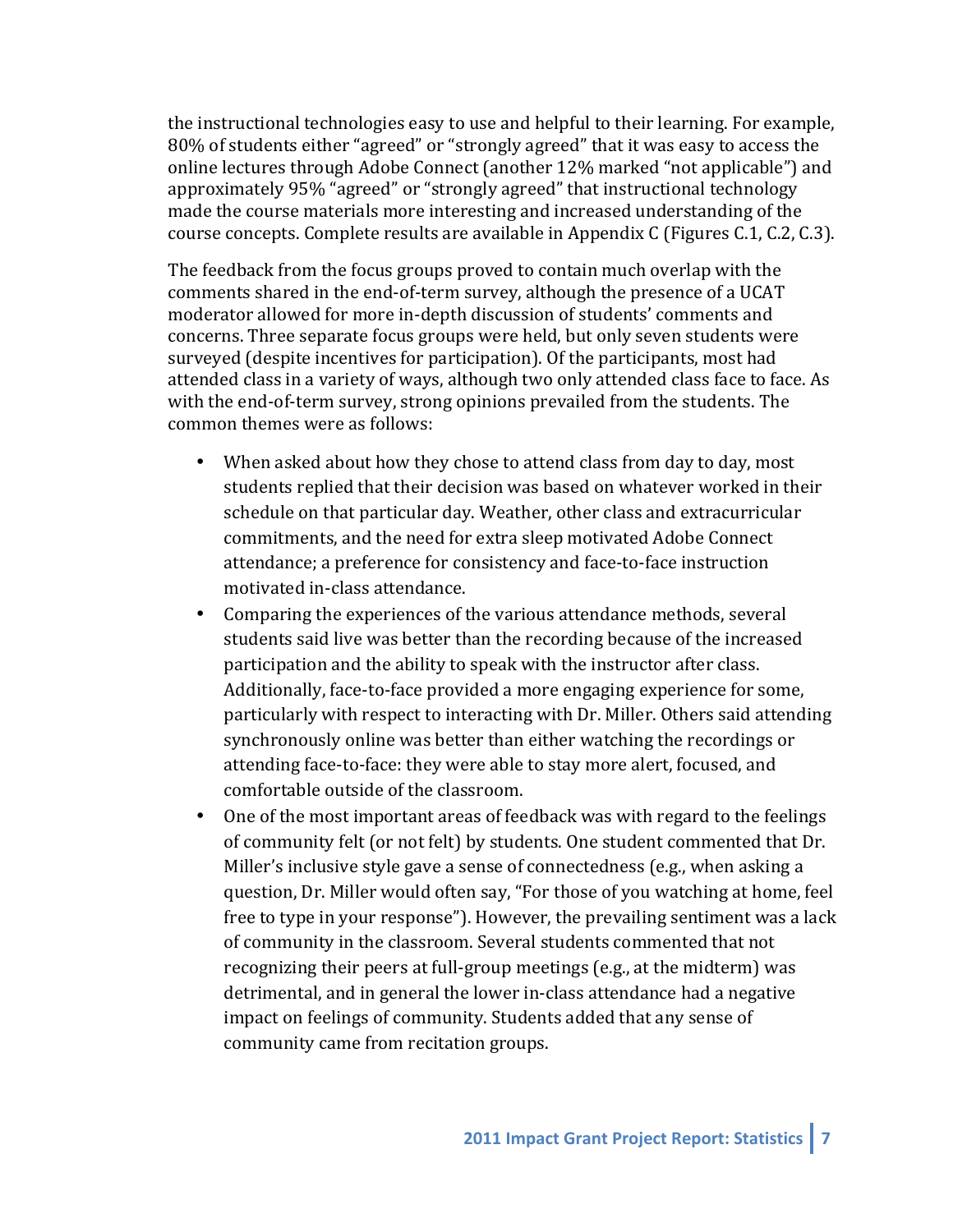• Students overwhelmingly replied that learning technology increased their participation in class. For example, having lecture recordings for review enabled one student to go back and re-listen to how Dr. Miller explained a difficult topic; online homework through MyStatLab was deemed helpful, particularly the sample problems and "help me solve this" feature; students found the polls helpful and engaging, and a fun way to check comprehension without the pressure of getting an answer wrong.

Participants also gave some suggestions for future students taking this HyFlex course. One student encouraged an open mind to the attendance options, elaborating that he didn't expect to like the structure at the beginning of the quarter but loved the options by the end. Another provided a warning for future students to make sure they enjoy technology-based courses, as "everything is online." Other suggestions for improvement from students were as follows:

- Make lectures available for download on iTunes or Spotify.
- Include more online polls to promote student engagement.  $(x2)$
- Make lecture review for full points, or have it due after recitation.
- The online homework was good, but too expensive.
- Communicate to students beforehand about the level of technology to be used in the class.

Relevant student quotes from both the end-of-term survey and the focus groups are available in Appendix C.

A variety of quantitative data summaries are provided in Appendix A. Several points are particularly noteworthy:

- 1. Grades in all categories, and particularly for the final course grade, are quite consistent, with students in the "Recording" and "Not Attend" categories often scoring even higher than those who attended "Live." Table A.2 contains a comparison of grades by primary (self-reported) attendance method (for example, a student in the "Adobe Connect" category attended class most often synchronously, via Adobe Connect).
- 2. Grades for students in Dr. Miller's pilot section were slightly, but not significantly lower than those in the other fall sections (also including data from previous years). Table A.3 shows that students in the pilot section have mean and median course totals that are less than the other fall sections, but differences are within what might be expected from natural variation (for example, the mean from Dr. Miller's section is less than two percentage points lower than the other day section, which is only a fraction of the standard deviation of 14 percentage points).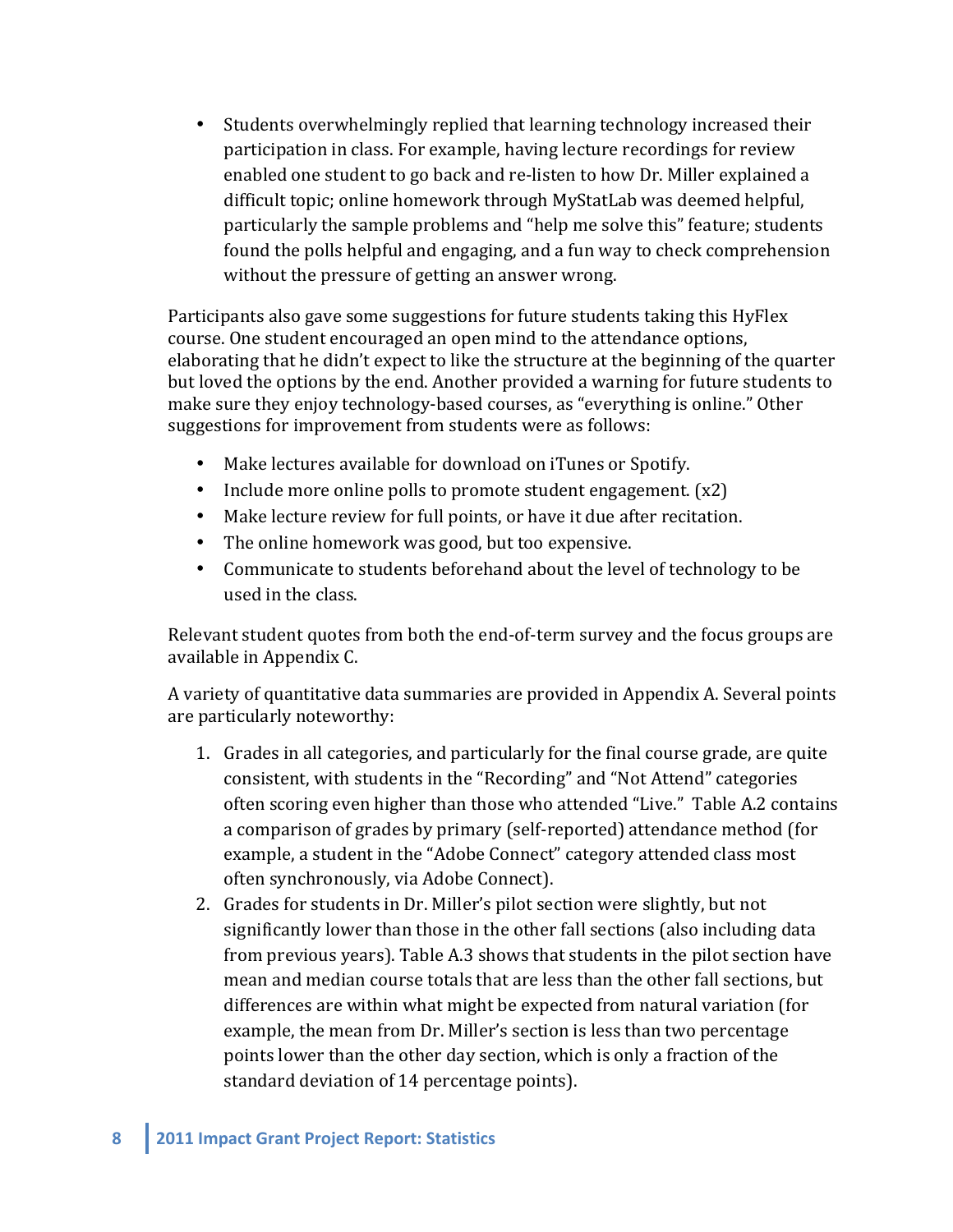- 3. The mean course total is slightly less than previous years, but again not significantly so. Table A.4 compares combined data from all fall Stat 145 sections with previous terms. Furthermore, it should be noted that the grading scheme was adjusted starting in Autumn 2011: quizzes were weighted  $10\%$  (not  $20\%$ ), the midterm was weighted  $25\%$  (not  $20\%$ ), and the final exam was weighted  $35\%$  (not  $30\%$ ). Given the difficulty level of each assessment, this would explain the decrease in grades.
- 4. Finally, we are able to demonstrate that the day of the week does impact how students decide to attend class. Table A.5 contains attendance information by day of the week. A Chi-squared test for independence gives that day of week and attendance method are *not* independent  $(X^2 = 57.3$  with  $df = 8$ ,  $p < 0.0001$ ). It may not be surprising that students are less likely to attend class in person on, for example, Fridays. That students were more likely to watch Friday lectures via Adobe Connect, however, suggests that the HyFlex model provides a tool for mitigating loss of learning due to the effect of weekends on attendance

Preliminary interpretation of the data has already identified a number of intriguing patterns:

- Course scores were not significantly different in the technology-enhanced section.
- Course scores were not significant different from prior terms, despite increased weights toward exams.
- Day of week did impact student attendance method.
	- $\circ$  More students attended face-to-face on Monday/Wednesday than on Friday whereas attendance synchronously online remained consistent each day of the week.
	- $\circ$  Face-to-face and synchronous online attendance was greater at the start of the term than at the end.
- 98% of the students would recommend the course to other students.
- 96% of students said the technology made the course materials more interesting.
- 95% of the students were satisfied with the course.
- 95% of students said the technology increased their understanding of course concepts.
- 94% of students prefer courses that use technology in the classroom.
- 92% of students said the technology was worth the time spent using it.
- 83% of students said the technology helped meet their preferred learning style.
- 71% of students said the technology increased their class participation above what they would have expected starting the course.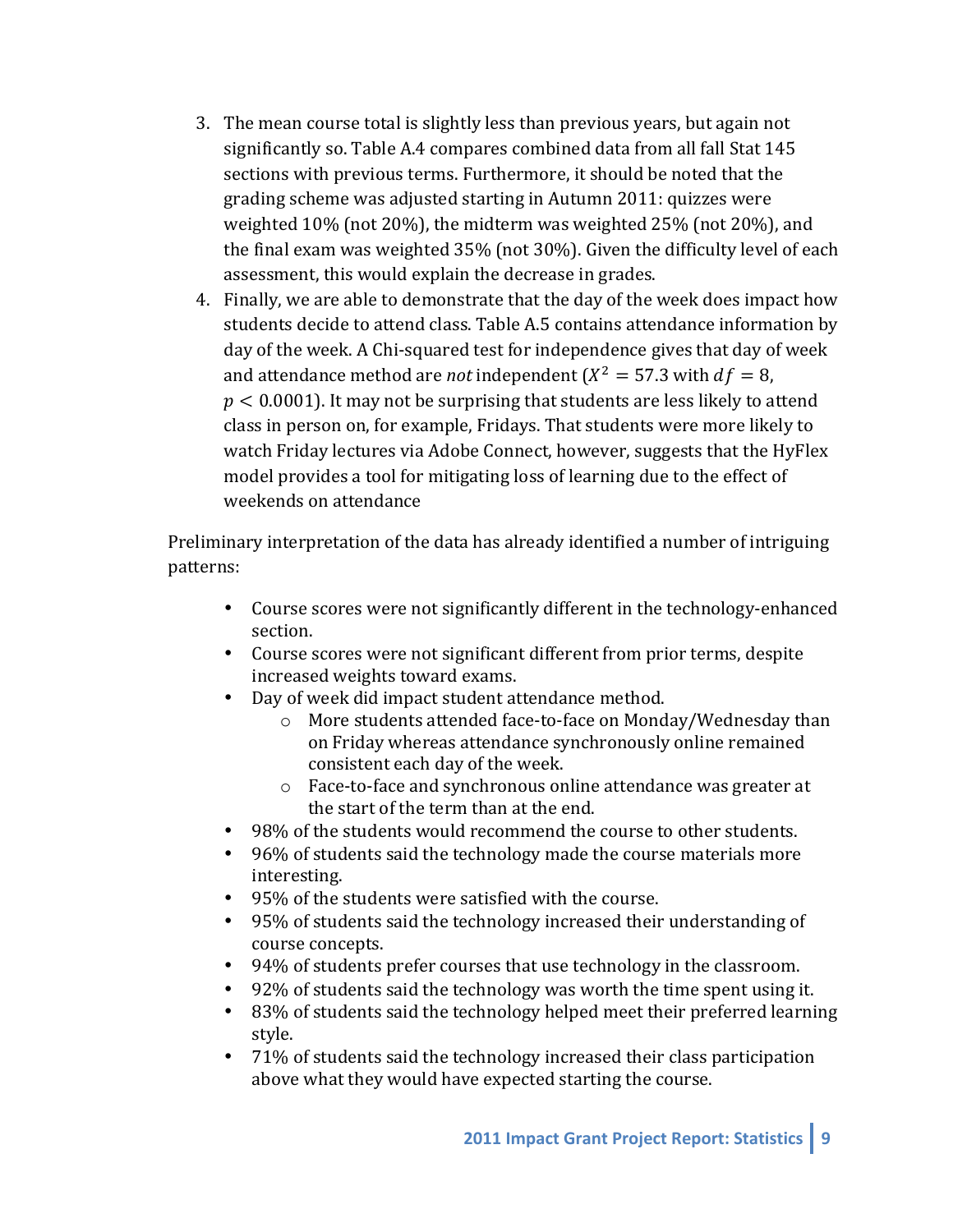- 5% of students said, given a choice, they would most likely attend a faceto-face course without any technology.
	- $\circ$  57% would attend face-to-face with technology.
	- $\circ$  38% would attend a course solely online.

#### **Reflections on the grant process – what went well:**

A fantastic team of individuals were and continue to be invested in the success of this project. Without this team, the project would have been much less successful. Also, a university-wide HyFlex community is in the early stages of development, and Dr. Miller hopes to see Ohio State become a leader in the HyFlex model.

- (Comments from Tom Marker) "The ease with which the students have embraced the technology, and the minimal problems with the client end, has been amazing. I have been truly impressed with the overall robustness of the Adobe Connect server and the ease of use across platforms."
- (Comments from Staci White) "I think the project was executed very nicely; the teamwork was amazing. There were so many people involved, especially in the beginning, to make sure every lecture went as planned. Even when technology issues did arise, there was a knowledgeable group of people to help find a solution quickly. My biggest concern prior to the project was losing all 'vocal communication' to technology. However, I found that this was not the case: the technology simply provided students with another option for communicating during class. I think this has created a greater sense of community in the classroom."

#### **Reflections on the grant process – what did not go well:**

• The use of external evaluators is discouraged unless their duties are clearly spelled out while the charter is being written. For this project, it is uncertain whether the external evaluators were under-used or simply not needed. Secondly, it would be nice to have a platform for presenting the project within the department. Other departmental courses could benefit from the methods used in this project, but neither coordinator for the other large introductory courses has inquired about the project. Perhaps if all faculty and teaching staff knew about the efforts of this project, there would be more interest in and appreciation for the methods.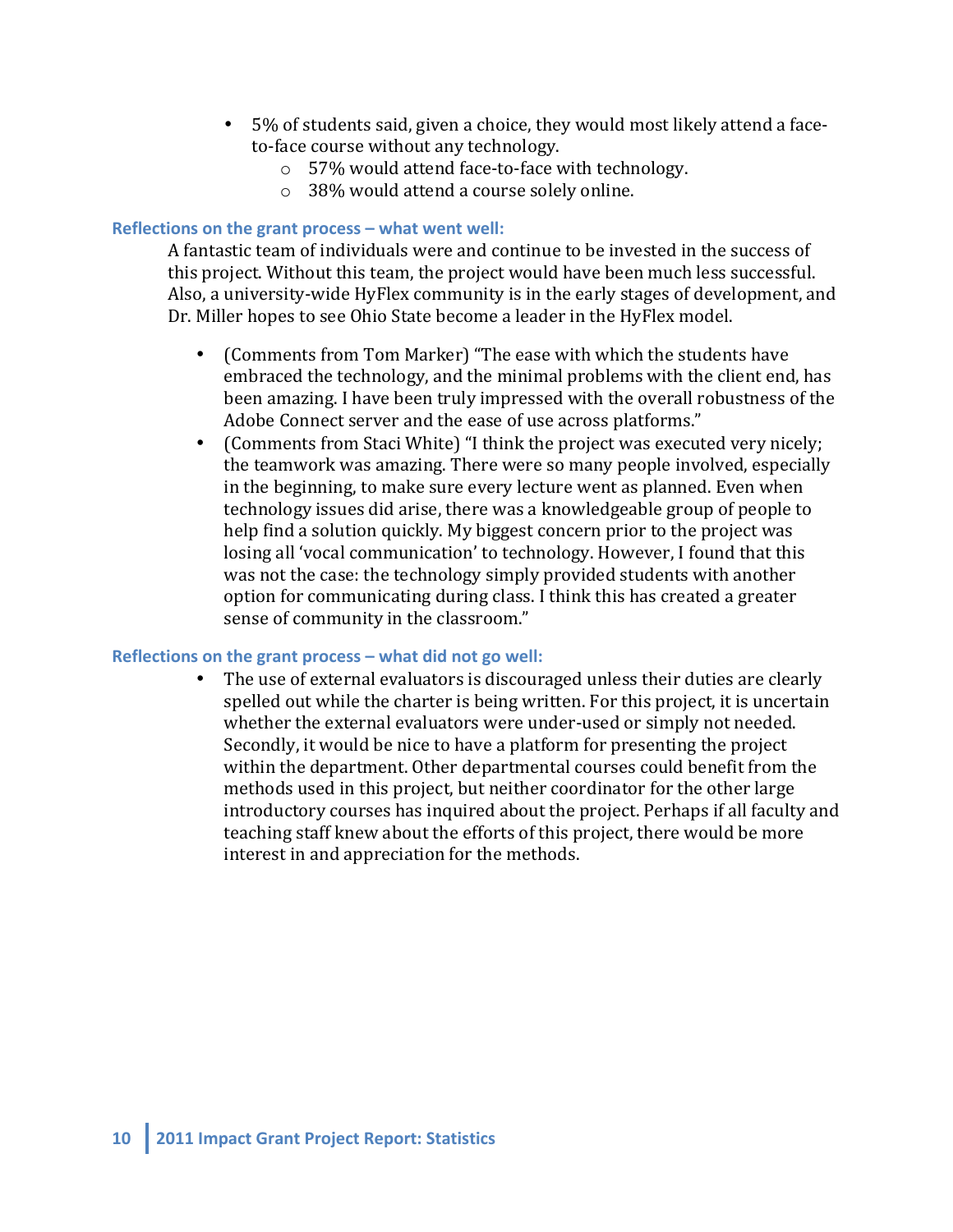### **Unanticipated Risks that Negatively Impacted Project Success**

The biggest problems arose as a result of heavy reliance on technology. While many problems were anticipated and mitigated through testing, technical problems nevertheless happened. Without the dedication of the Statistics technical support staff these problems would have been much more obstructive. The technical issues experienced included (in order of frequency):

- Wireless microphone problems, causing a choppy audio feed.
- Lack of (consistent) compatibility between Poll Everywhere and Microsoft PowerPoint.
- Login and grading malfunctions with online homework modules (a recurring problem, outside the control of the project team).
- Adobe Connect crashing in the middle of lecture.

Specifically, the original microphone purchased was one with a receiver that had to be installed in the lecture room. This meant the microphone could only be used in the room with the receiver. Later, it was discovered that a microphone could be purchased and set to the same frequency as that which the university uses. This will allow for flexibility in any classrooms to be used in the future. Additionally, the interface between Poll Everywhere and PowerPoint did not always work, so Tom Marker installed a macro to permit toggling back and forth to a web browser within the PowerPoint presentation.

Finally, students in the classroom did not participate in the polls as much as expected. The reasons for this trend are quite mysterious and are still under investigation.

Of course, some of these problems were expected and could not reasonably be avoided, and for the most part any issues encountered were dealt with quickly, on the fly. However, other problems were deemed much more concerning and will impact the choice of technology used for future terms (see Tom Marker's comments below; many other choices are available).

(Comments from Tom Marker) "Coming from an environment where web streams are expected to be perfect, I was often frustrated with small technical issues involving hardware—specifically relating to audio problems, occasional network issues, and computers crashing. While I assure myself from time to time that pilot programs will encounter bumps in the road, I was unsatisfied with the frequency of problems encountered at the beginning. Looking at winter quarter, it seems that most of these problems have been addressed or sufficiently worked around. The general frustrations of working with Poll Everywhere, together with the frustrations of Flash, Office, and Connect, were probably the biggest disappointments that felt beyond my control. I would gladly use any other product for backchannel needs."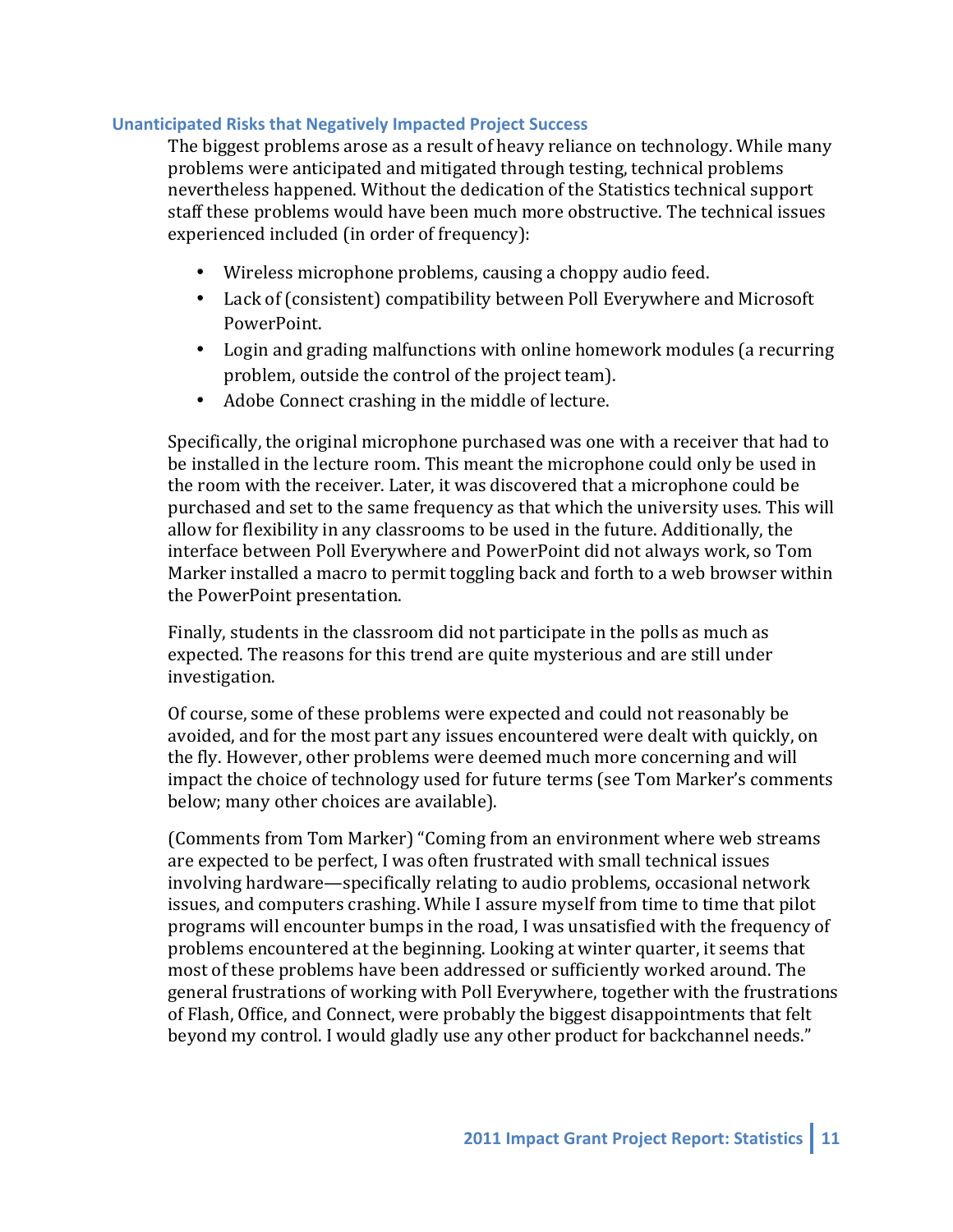(Comments from Staci White) "Although I don't have any personal experience with the Lecture Review Quizzes, my sense is that the TAs aren't utilizing the information they provide to maximize the efficiency of recitation."

#### **Key lessons learned:**

True to its nature as a pilot study, this project experienced its fair share of problems, which required continual adaptation but also provided valuable learning for moving forward in a positive way.

In addition to technical problems discussed above, a primary issue encountered was the collection of attendance data from students. All of the previous analysis was conducted based on incomplete (not every student responded to every quiz), selfreported survey responses—not the most valid source of information. In general, the LRQs had a response rate of about  $75-85\%$  (120-140 out of approximately 160 total students). On the first day of class and in the syllabus, students were encouraged to honestly report their attendance and were promised anonymity with respect to attendance information affecting grades. However, one of the course TAs reported the following comment from a student:

"I know Dr. Miller said my responses won't affect my grade, but I'm still not sure I feel *comfortable honestly reporting how I attend class."* 

This comment confirms what was expected: students were commonly misreporting how they attended class. Accurate counts of how many students synchronously watched the lecture through Adobe Connect were available and partway through the term a headcount was discretely taken of how many students attended face-toface, so some checking of self-reported data was possible. Nonetheless, doubting the integrity of the attendance data makes true analysis difficult and somewhat meaningless. 

While attendance is consistent with previous terms, we note one student comment from the end-of-term survey: "The online recordings...made it too easy to skip class." An important question to address as this project moves forward is: what is the best way to motivate students to experience the lecture, either through physical attendance or online?

Student feedback confirmed that neither online polling nor Adobe Connect truly work to build community in the classroom, despite Miller and Risser's hopes that this would happen and efforts to make it so. Students attending via Adobe Connect miss out on the physical experience of being in the classroom, while students who do not have laptops in the classroom cannot truly participate in backchannel discussion. Finding other ways to better develop the desired classroom community will be a priority in moving forward with this curriculum.

Finally, through the process of comparing results from this project with other similar projects, it was discovered that this project is much more advanced pedagogically. As a result, the technology required to reach a particular goal does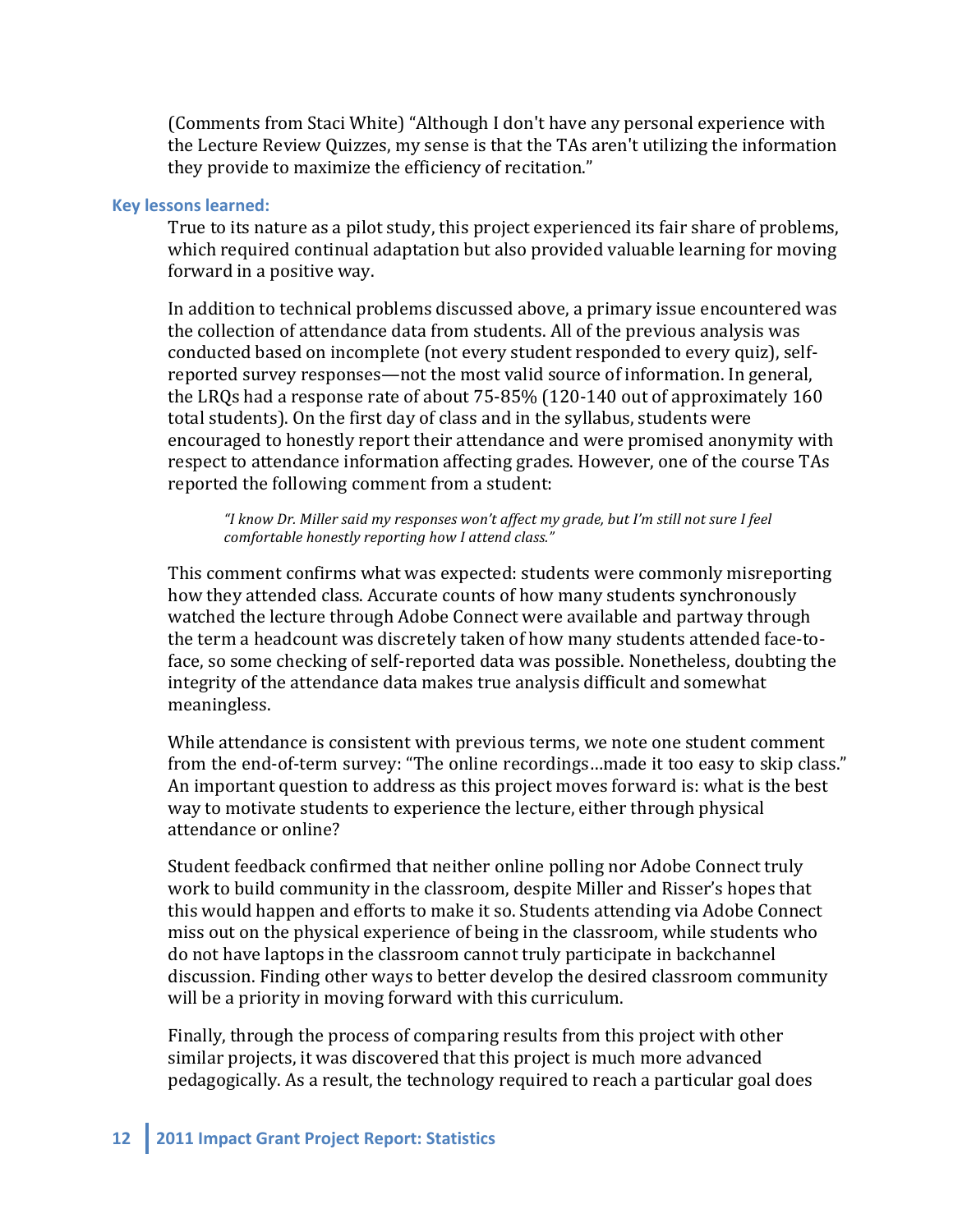not always exist. Thus, it is important to think creatively about how use of the available technology can be optimized.

#### **Suggestions for future recipients:**

- If the discipline lead has not taken the Course Development Institute with the University for the Center of the Advancement of Teaching (UCAT), it is suggested that he or she does.
- Technology is not always trustworthy; it is advised to have a robust backup plan.

#### **A-ha moment of the grant process:**

This may seem like a strange "a-ha" moment, but through this project Dr. Miller learned how to ask for help, and furthermore that it is okay to ask for help. She reflected, "Sometimes others can do as good a job (or better) of completing tasks relating to the success of the project."

Additionally, after reflection on the pilot section, both Miller and Risser had no idea how the technology would work going into the project! Surprisingly, the technology worked quite well, and the mostly positive comments from students were a nice validation of all the hard work that went into this project.

#### **Next steps:**

As the new Stat 145 begins its second term in Winter 2012, several tangible changes will be made in the way Miller and Risser manage the classroom. For example, Dr. Miller will be monitoring the "backchannel" while lecturing, trying to address any questions/comments that are submitted during class. Also, Risser will be phased out of the classroom (more so in Spring 2012) as it is not feasible to have a second person in the room for lecture each day. The primary issue this will cause is having a way to check that the audio is working throughout the lecture; hence the proposed purchase of iPad 2s (or equivalent) in the budget list at the beginning of the report. Having an additional wireless-enabled device will allow for a quick check of audio at the beginning of (and throughout) class, as well as the ability to monitor the backchannel.

The question of motivating attendance (see "Lessons Learned," above) in a hybrid or hybrid-flexible course is indicative of more general changes under consideration for future sections of Stat 145. First, assessments and required activities for students can be streamlined. Last fall, students in the pilot section were required to complete recitation exercises, daily LRQs, 12 homework assignments (throughout the quarter), and 4 major assessments (2 quizzes, a midterm, and a final). All of this was done on top of attending lecture 3 times a week and recitation 2 times a week. Some of these assignments were only graded for completion, but the list of expectations is lengthy, and student feedback strongly suggested that many items seemed tedious to the students. Integrating these requirements into more cohesive assessments might lead to a higher completion rate. For Autumn 2012, Stat 145 will switch to a new textbook and therefore a new online homework module, StatsPortal. One exciting capability of StatsPortal is the availability of "Learning Curve," a pre-made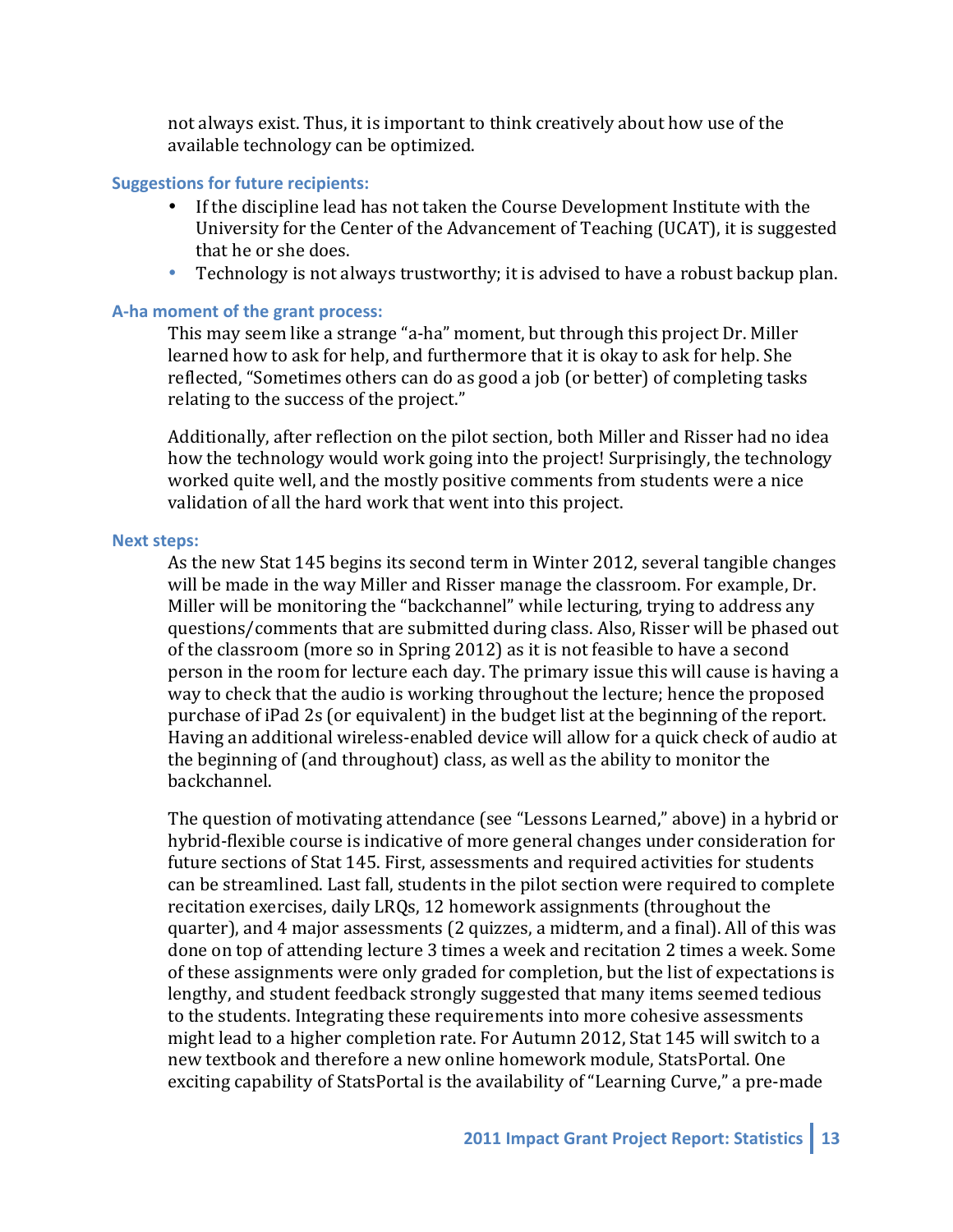customizable quiz tool that will likely replace daily LRQs with full-chapter review assessments.

Secondly, time in recitation can be reformatted more formally. As mentioned previously, this project involved transitioning lecture review out of recitation, but TAs apparently did not completely eliminate lecture review from their recitations. It is possible that students intentionally skipped lecture because they knew they could still get the content in recitation. Furthermore, spending a lot of time on lecture review in recitation was unfair to the students who did attend lecture. In the future, it will be more clearly communicated to both students and TAs that lecture review will be completely removed from recitation. As a result, more time will be allotted for practice problems and concentration on social construction and conceptual understanding.

Finally, the actual content covered in class is under review. The first few weeks of Stat 145 are spent with somewhat basic content (displaying and describing data), and as a result students traditionally do quite well on the midterm. As can be expected, high scores on the midterm cause students to reduce their effort, which then happens just when the more difficult material (confidence intervals, hypothesis testing, and sampling distributions) is introduced. It might be possible to leave some of the earlier material for individual study (via online materials or the aforementioned Learning Curve) as most early material is mandated to be covered in the K-12 education setting. A more accurate tone for the difficulty level of the course might then be set right away.

Based on feedback from the end-of-term survey and personal pedagogical philosophy, another next step for this project is continued development of the backchannel, specifically with respect to building a sense of community within the class. Providing ways for students to feel socially connected with their classmates becomes particularly important within the HyFlex model, and the survey results indicate that students are not feeling these connections. The first strategy for fixing this will involve experimentation with Piazza, an educational social media site. Piazza provides a private course website where students can ask and answer questions. The site is highly customizable, well-organized, and most importantly highly controllable, giving course coordinators administrative privileges to manage content. 

Piazza offers some exciting capabilities, many of which will be explored in future Stat 145 sections. Tying in with its promise to build student community, Piazza enables online collaboration among members of the class. Students can submit questions about lecture content or a homework exercise, and questions can be tagged appropriately so that students can quickly navigate to the content they're looking for. Questions can be made private or public, and both students and instructors are able to respond to the questions (student responses are clearly labeled as such, and instructors have the option to "endorse" a student solution). Instructors can host online office hours, multiple instructors can all edit the same response (Wikipedia-style), and the site even allows LaTeX input (especially helpful

#### **14 2011 Impact Grant Project Report: Statistics**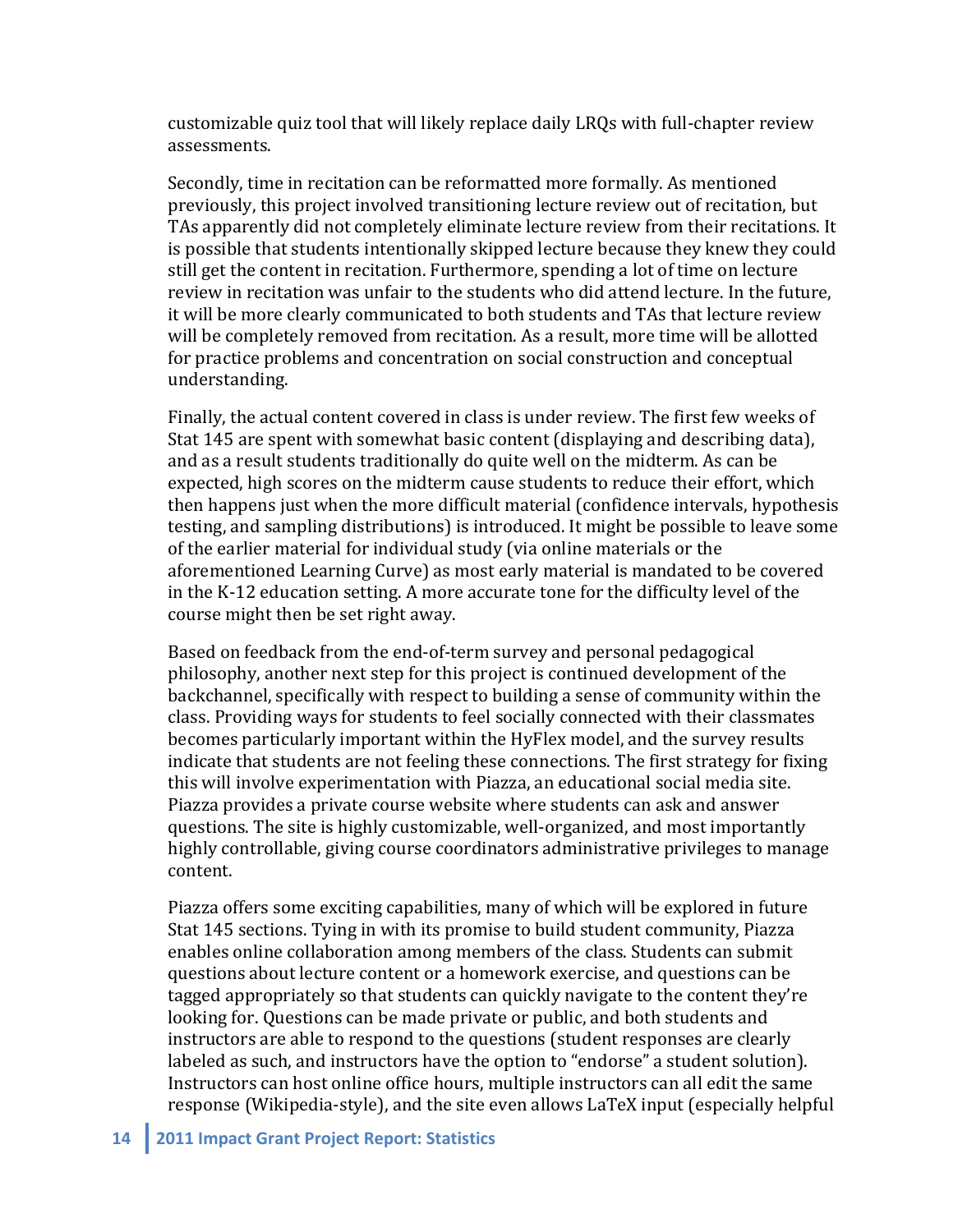for mathematical content). Even if Piazza is not specifically utilized in future terms, the site has many overall qualities to be looked for in alternative options.

In addition to building community, further development of the backchannel will continue to be a priority. The backchannel is not currently in its optimal form: a real-time, in-class forum for students to ask questions, answer other students' questions, and host relevant discussion on lecture content. A primary reason for this shortfall is the technology being used: Poll Everywhere doesn't really provide this service. Furthermore, students are not currently required to bring a laptop to class, which would be necessary for the ideal backchannel. While Poll Everywhere and Adobe Connect will continue to be used in the short-term, additional exploration of the available technology is motivated by this problem.

However, as a result of research on similar projects happening around the country, many components of this project are working extremely well and will be continued. For example, Miller's video streams are purposefully chatty and lo-fi, and it is intentional that she never appears on screen (although streaming higher resolution video is limited by bandwidth considerations). In this way, Miller achieves a lowpressure, conversational presentation of the material. Additionally, making lecture recordings available for students provides opportunity for remediation, but in a private way. As a result, the "embarrassment factor" is removed for students—a student need not feel bad about reviewing a topic they really should already know. The feedback received indicated that students were indeed taking advantage of this resource. To enhance this service, it would be nice to find a technology that allows important concepts to be bookmarked within the recorded videos (like Elluminate, an Adobe Connect alternative previously considered) while also allowing smooth tablet PC writing (unlike Elluminate).

One final "next step" to discuss is the exciting ways this project will be advertised and presented over the coming months. For example:

- A presentation by Miller and Risser on the HyFlex model will be shared at
	- 1. the eMerge Conference in Cleveland, OH on March 14.
	- 2. the Ohio State University OCIO's Innovate! conference in Columbus, OH on April 12.
- Dr. Miller will be presenting at the Joint Statistical Meetings (JSM) in San Diego, CA, in August (and hopefully at the Lilly Conference in Oxford, OH, in November).
- During spring, Risser and Miller will
	- 1. work on preparing a paper for publication in various Statistics Education journals.
	- 2. start preparations for semesters and Stat 1450 with a new textbook.
- During spring, Dr. Miller will begin expanding this model to implementation in Stat  $427$  (Probability and Statistics for Engineering and the Sciences I), as this is a 200-person course.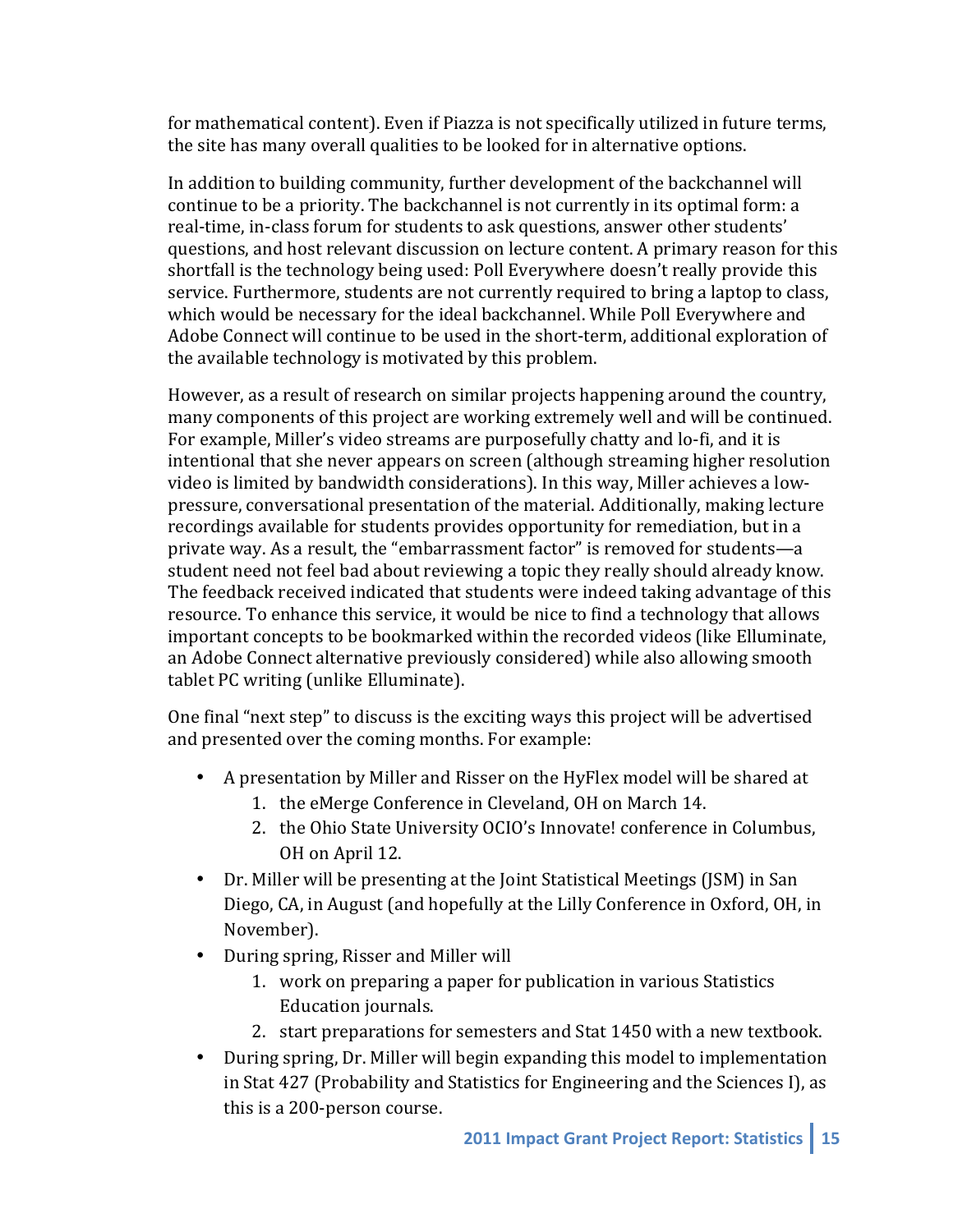## Additional feedback from the project team:

(Comments from Tom Marker) "This project has the ability to evolve along with the available software and its capabilities, and must do so. For example, we can either explore ways to utilize more features in Adobe Connect without alienating in-class users or be content with different ways of attendance providing a different class experience. Also, we need to find a way to make Adobe Connect a truly portable solution with minimal sacrifices to audio quality."

(Comments from Staci White) "Decisions need to be made on how to offer the course as a hybrid model (this will involve support from the registrar's office), and we need to figure out the best way to integrate the backchannel feedback seamlessly, with as little interruption as possible. As stated before, I think we need to figure out the best way to use Lecture Review Quizzes, especially for when we switch to semesters."

## **Working with LT staff:**

In three words:

- 1. Educational
- 2. Challenging
- 3. Fun

### **Evaluation of working with LT staff during the grant project (Strongly Agree to Strongly Disagree):**

Please indicate how strongly you agree or disagree with the following statement:

- 1. I am satisfied with the communication I received from the LT staff. **a. Strongly Agree**
- 2. I am satisfied with the project contributions I received from the LT staff. **a. Strongly Agree**
- 3. I have learned the skills necessary to continue related work on my own. **a. Strongly Agree**
- 4. I found the LT staff approachable. **a. Strongly Agree**
- 5. The lessons learned during this pilot will guide future course design. **a. Strongly Agree**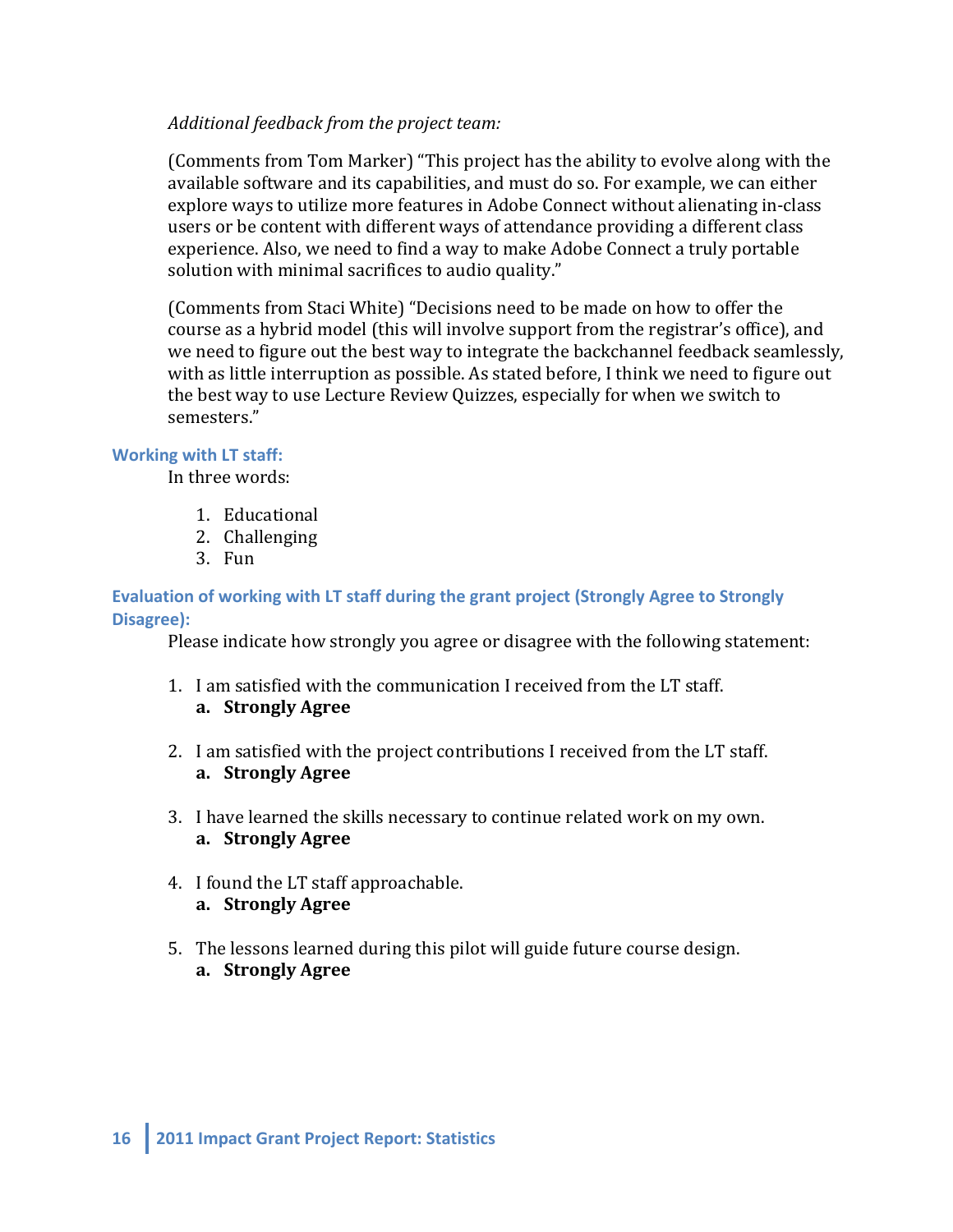### Additional comments or feedback:

The IG team members from the Department of Statistics have been continually impressed by the hard work and contributions from Learning Technology team members. The LT staff has shown itself to be hardworking and dedicated to the success of our project, which has been extremely helpful throughout the pilot study. Rob Griffiths was particularly impressive, especially as he stepped in to fill an additional role after the departure of one Statistics team member in March 2011. Griffiths went above and beyond in his contribution to and personal investment in the success of our Impact Grant project. We look forward to continued interaction with Griffiths and other LT staff.

### **Chair Statement of Impact**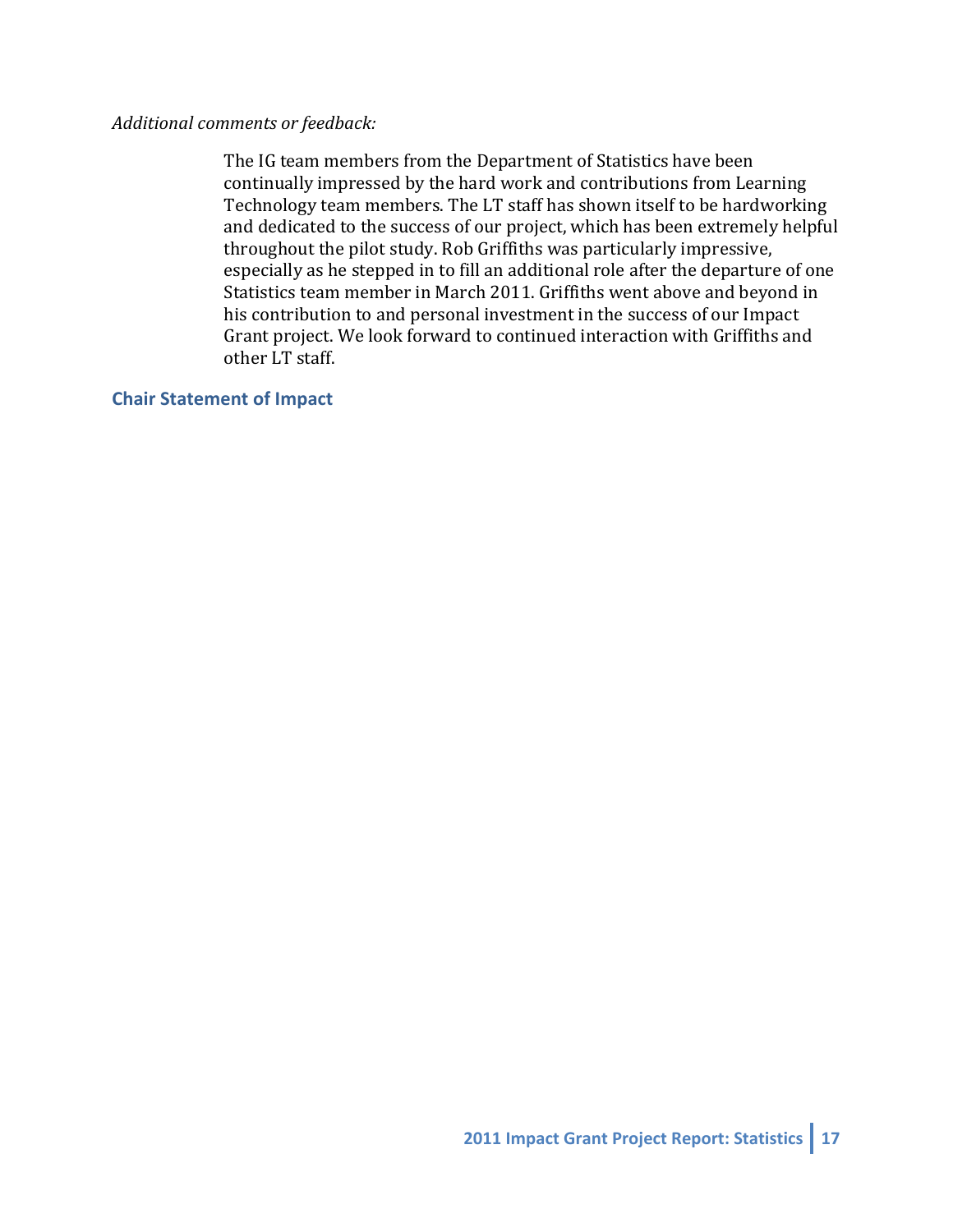#### **Department of Statistics**

404 Cockins Hall 1958 Neil Avenue Columbus, OH 43210-1247

> Phone (614) 292-2866 Fax (614) 292-2096

Statement of the Chair of the Department of Statistics

Date: February 27, 2012

Comments on the Learning Technology Impact Grant Innovation Project: Re:

From: Professor Mark Berliner (Phone: 247-4075; e-mail: berliner.1@osu.edu)

Speedy Feedback: Blended Classroom Models to Set Students up for Success I believe that the Project has been a success. I understand from student evaluations and discussions with the faculty/staff participants that HyFlex has positively affected the attitudes of both students and instructors. The learning outcomes appear to have been significantly enhanced due to flexibility in student choices of teaching approaches. The approach also increases efficiency in that instructors can serve larger numbers of students than possible in traditional approaches, though instructor time and effort remain constant. Further, we will be able to deliver improved educational experiences for students with fewer class sections because of the flexibility available to students in how and when they access lecture material. We will continue to use this approach and apply it in several of our large service courses. We also believe that a HyFlex group of instructors will soon develop at OSU, indicating that this project will have important and wide-ranging impact on education at OSU.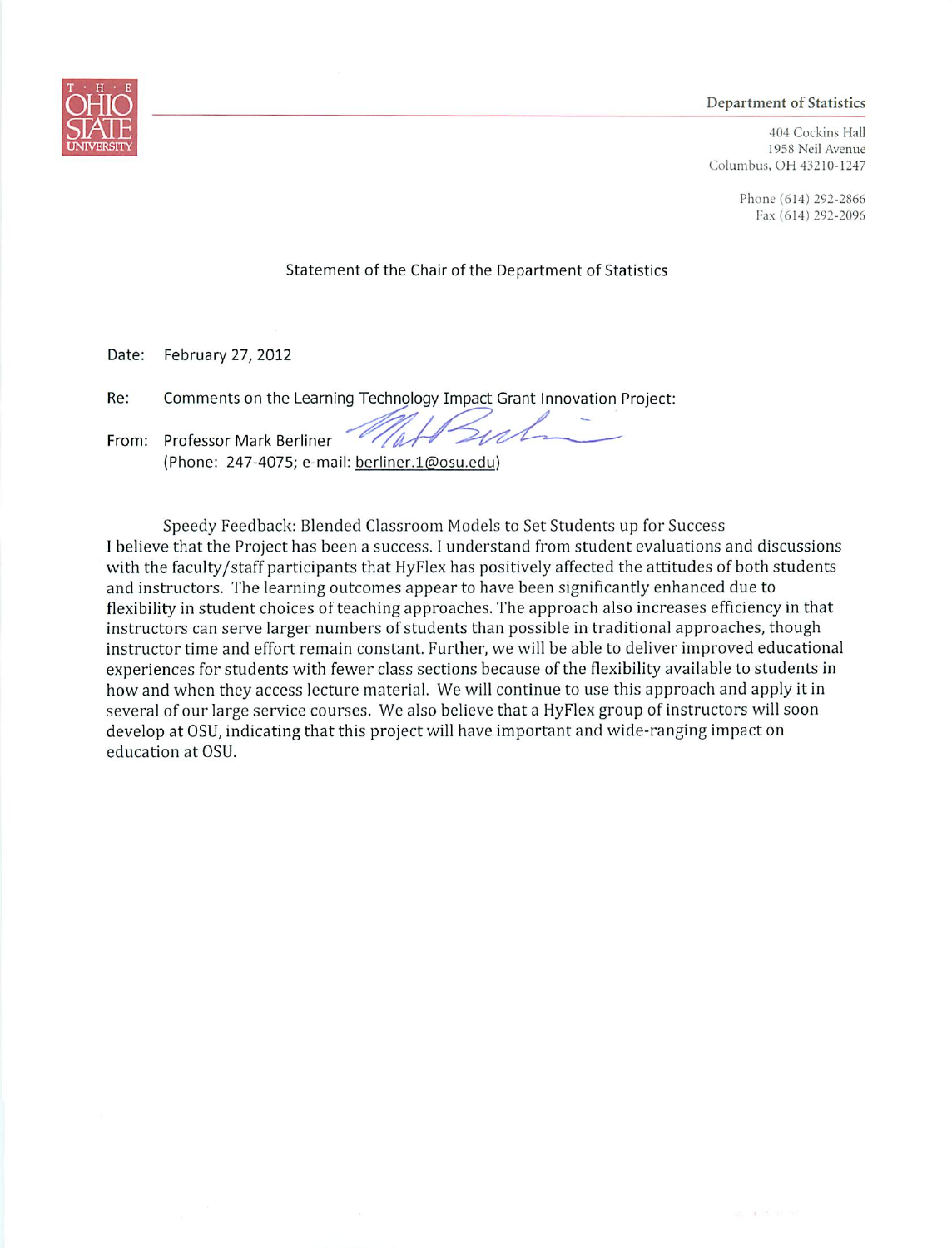### **LT** Involvement

#### **LT** Project lead Robert Griffiths

#### Approximate time spent by LT staff on the revision project:

180 hours

#### **Reflections on the grant process – what went well:**

Jackie Miller and her team in Statistics were truly great collaborators. They were communicative about their needs, held regularly scheduled meetings, shared their experiences frequently on the blog, and became champions for a new instructional model.

The level of local support for Statistics was amazing. Without a doubt, having a strong team really paid off during brainstorming and problem solving discussions.

Everyone associated with the project was passionate and personally invested in producing the best experience possible, which made it a joy to work on the project and with the team members every week during the year-long collaboration. Additionally, the focus on assessment and experience sharing helped us learn far more about the HyFlex model than originally expected.

#### **Reflections on the grant process – what did not go well:**

There were some technical glitches with Adobe Connect and Poll Everywhere that lasted longer than we had hoped. Working with a third party vendor that doesn't have a terms of service agreement with Ohio State (Poll Everywhere) certainly provided a different level of support (i.e., were less helpful) than with those organizations with a formal agreement with OSU. When adding compatibility issues with Microsoft Office, we ultimately couldn't make it work as we thought it should, but did determine enough work-arounds to achieve functionality.

### **Working with the Statistics team:**

In three words:

- 1. Rewarding
- 2. Collaborative
- 3. Fun

#### **Changes to OCIO processes from this grant experience:**

We built expertise and experience around the HyFlex instructional model. In this regard, we have an opportunity to resolve some pressing needs on campus, such as limited space in the face of increased enrollment, and increasing student engagement and preference. Providing three choices of how to attend a lecture on any given day contributes to both. We are in the process of building a learning community around HyFlex and getting to word out for others who may be looking for a solution to a common problem on campus. We have more to learn and look to continue our investigation.